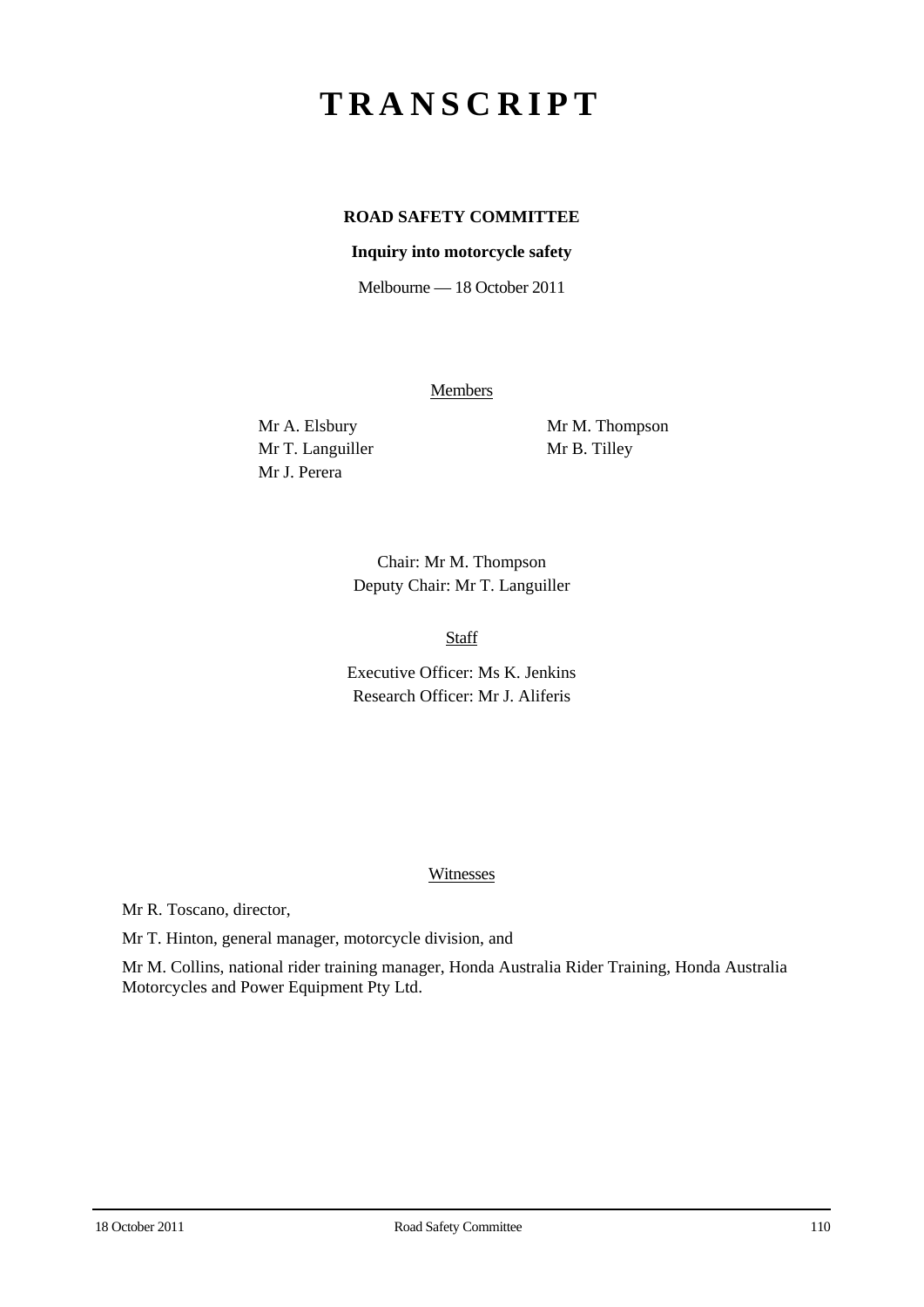**The CHAIR** — Good morning and welcome to the Road Safety Committee's public hearings regarding the inquiry into motorcycle safety. The evidence you will give will be taken down by Hansard and will have the benefit of parliamentary privilege. Comments that are made outside the room do not have that benefit. You will get a copy of the transcript in due course. Feel free to amend any typographical errors and return it to the secretariat, after which it will go online subject to any other arrangements. We are in a position where we can take evidence in camera as well. We have received some 68 submissions. There has been active interest in the work of the inquiry. We are grateful for your attention and attendance here today. We look forward to your commentary.

**Mr LANGUILLER** — Mr Chairman, if I may, before the commencement of the submission I indicate that my brother has on occasion received some sponsorship from Honda, and I want to declare that just in case. There is no conflict of interest, but I mention it for the knowledge of the panel and committee members.

**The CHAIR** — Thank you, Mr Languiller. You might amplify that so that we know in what capacity it was.

**Mr LANGUILLER** — Where do we start with my brother?

**The CHAIR** — We will keep it more specifically focused on the basis of his sponsorship, otherwise we may be here for a long time.

**Mr LANGUILLER** — He is a rider. He has received some support, as I understand it, by way of scooters — sponsorships — and various exercises he has conducted in promoting safe riding and so on, so I thought I would declare that. There is not much more than that. The sponsorship is never enough!

**The CHAIR** — In relation to scooters or motorcycles?

**Mr LANGUILLER** — I think scooters, and possibly motorcycles, but Honda may know more than I do.

**Mr TOSCANO** — Perhaps we will give our version of that before we start. As soon as we saw the structure of the committee, we recognised the name. My understanding is that the last time we dealt with Julio was  $probably$  —

**Mr HINTON** — I would say it was probably five years ago.

**Mr TOSCANO** — He did a couple of projects for us. For example, he did a ride around Australia.

**Mr HINTON** — He broke a scooter record around Australia.

**Mr LANGUILLER** — He still claims that record.

**Mr**  $TOSCANO$  — That was the biggest thing. We have not had any contact with him in —

**Mr HINTON** — Five years, I would say.

**Mr TOSCANO** — Please apologise to him for us.

**The CHAIR** — Thank you for that. I was not sure whether Julio Languiller was to be mentioned in the same breath as Valentino Rossi and whether our colleague had been hiding his family under a bushel for some long time!

**Mr TOSCANO** — We found Julio to be much more cooperative than Valentino.

**Mr ELSBURY** — It would be better if it were Casey Stoner.

**Mr TILLEY** — Before you start and in relation to this, all of the five motorcycles I have owned during my riding experience have been Hondas, but that is a matter of personal choice and does not reflect on the inquiry of this committee.

**The CHAIR** — Thank you, Mr Tilley. Over to Honda.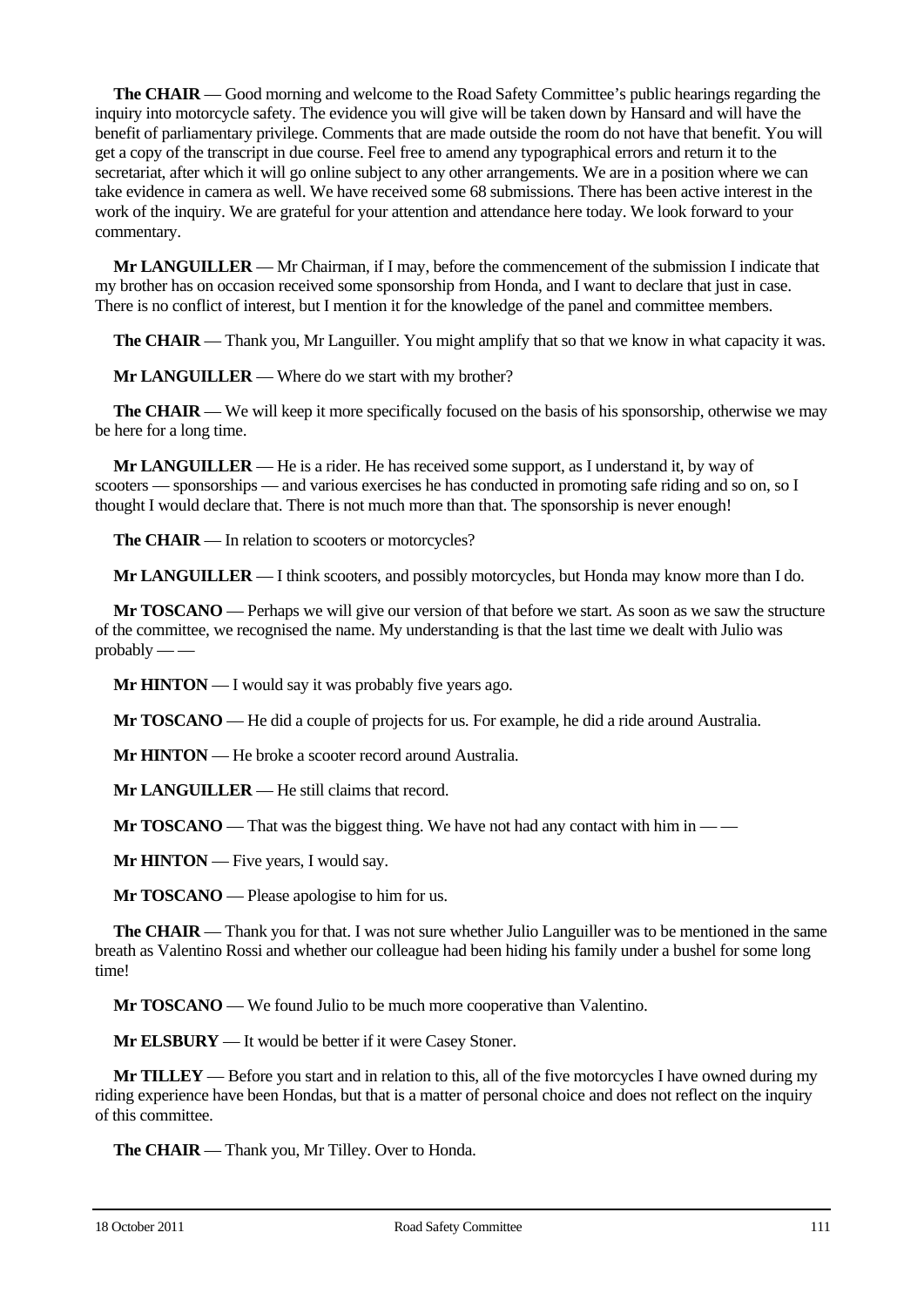**Mr TOSCANO** — Firstly thank you very much for the opportunity to contribute to this important inquiry. My name is Robert Toscano, and I am director of Honda Australia Motorcycles and Power Equipment. Tony Hinton is the general manager of our motorcycle division, and Mark Collins is the manager of our national rider training operation, which we call Honda Australia Rider Training, or HART for short. Our submission is under the name of Honda Australia Motorcycles and Power Equipment, which also includes HART. Mark is our rider training and safety expert, so he will probably answer a majority of the questions today, if that is okay.

We at Honda take great interest in this inquiry from two perspectives. Firstly, Honda is the no. 1 motorcycle company in the world in terms of sales and production, as well as in Australia, but we also consider ourselves to be the leading motorcycle company in terms of safety technology and innovation. We were the first in the world to introduce airbags on motorcycles and the modern combined braking system. Even recently we introduced crumple zones on some bikes, as well as a number of other safety measures. Most recently in Australia we launched the first ABS — anti-lock braking system — on a 250cc commuter bike.

Secondly, our interest comes from the fact that we operate rider training centres in 37 countries around the world, and we have three centres in Melbourne. We believe we are the biggest rider training organisation in the country in terms of trained numbers, and we also train our dealers to be safety advisers. We have deployed quite advanced hazard perception simulators in most of our major dealerships — about 80 dealerships around the country, which is half of our dealerships and covers most of the volume.

As the leading motorcycle manufacturer in the world we take our commitment to safety very seriously. In our submission we cover a broad range of responses because of our dual interest. However, in this preamble I would like to draw out just three themes I would like to focus on. The first theme is that we consider that there is an enormous lack of and desperate need for comprehensive motorcycle usage data, for much more detailed and accurate accident reporting data and for greater knowledge and understanding of this increasing segment of road users.

The second theme is that we fervently believe improved safety can and should start with best-practice rider training combined with a sensible and relevant licensing scheme. My final theme is that key stakeholders such as us be included much more in most aspects of powered two-wheeler transport and this type of safety discussion.

I am sure you are aware that in the last few weeks the Melbourne newspapers have been screaming 'carbon tax', 'congestion tax', 'Ride to Work Day activities' and 'increasing cost of living'. Today it is all about petrol pricing, so no wonder public demand for motorcycles is increasing. As I am sure you know, the ABS reported a doubling of the number of registered PTWs over the last decade — up to around 620 000 units in 2009 in Australia. These figures do not actually include a number of unregistered off-road bikes, which we consider would add another 30 per cent on top of that number.

If I can, I will try not to refer to PTWs; I struggle with that. I will call them motorcycles, but I refer to motorcycles in the broader term, including scooters. Others will separate scooters. Motorcycle growth has outstripped car growth, but it is not coming from the traditional sources of tourers and big sports-type bikes and not coming from off-road recreational bikes. It is really coming from commuter bikes and scooters, so it is bikes up to 250cc, or up to the LAMS-type bikes, and also scooters. These two segments have grown from 12 per cent of sales five or six years ago to 21 per cent of sales today, and really for good reason. I mentioned the Ride to Work Day activities before, but that was really about bicycles, not motorbikes. It is a very commendable program. You may have read in the *Age* that they ran a little contest that pitted commuters getting from the east of Melbourne to the CBD, some by public transport, some by car, some on bicycles and one on a small 50cc scooter. The best public transport took 51 minutes; by car, 45 minutes; by bicycle, 32 to 42 minutes; and the scooter took just 19 minutes and arrived quite safely.

### **The CHAIR** — No splitting?

**Mr TOSCANO** — It did not follow up, but I would expect there was some of that, and we will answer that question perhaps when we get to that. I think the real point is that we are talking about 19 minutes compared to a bicycle, which took 32 minutes, so even compared to that sort of transport it has huge benefits.

**Mr LANGUILLER** — And/or filtering, if I may add by way of supplementary commentary.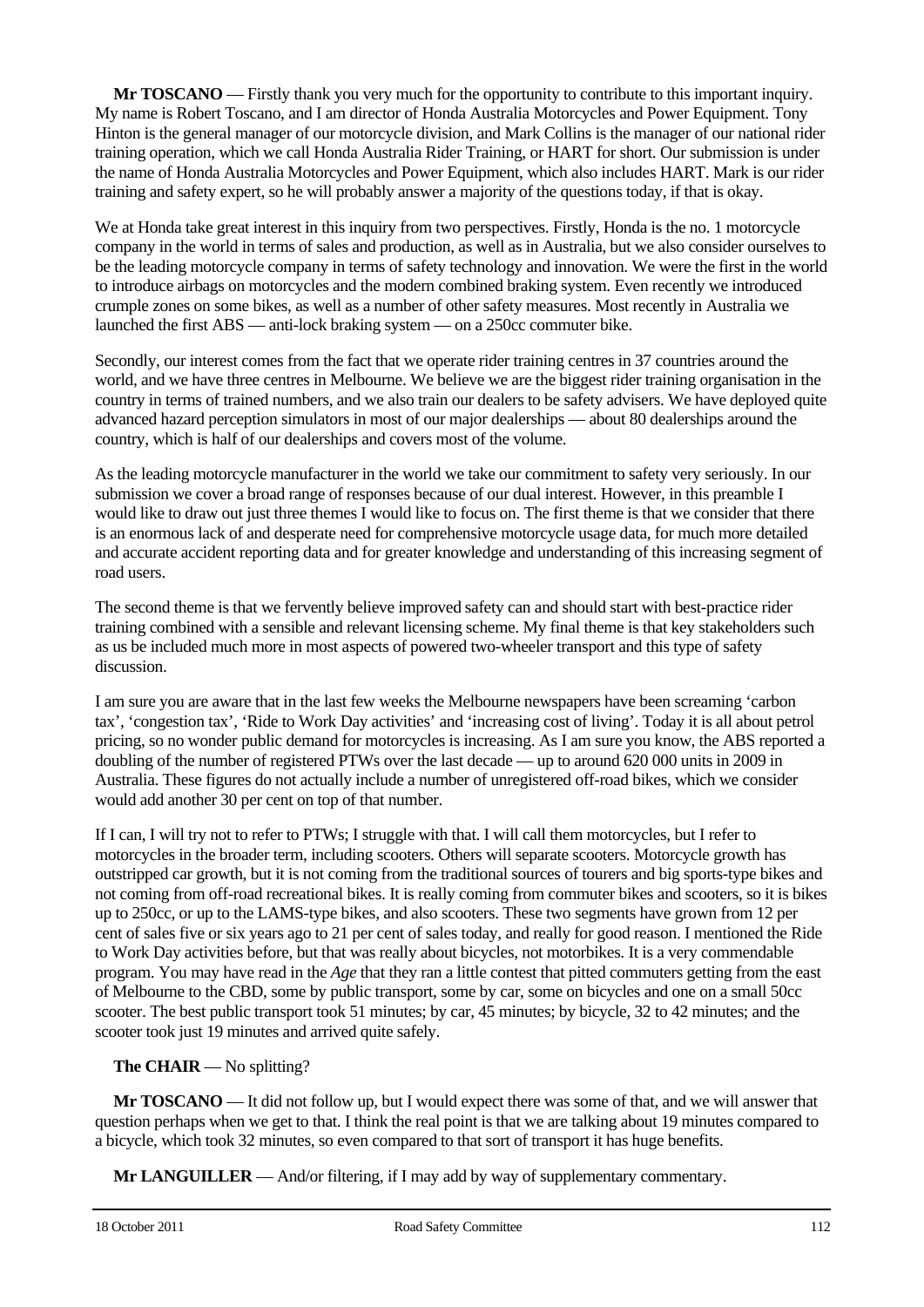**Mr TOSCANO** — Yes, or filtering. Bicycles would have filtered too, exactly. In the past motorcycles have been mainly seen as recreational vehicles, but today people really have determined that motorcycles are a very viable, economical alternative to driving a car. As we know, the purchase cost can be quite low, fuel usage is minimal, parking is easy and often free, particularly in the city. They are more efficient in terms of time compared to public transport, they can be a very logical solution to congestion issues and they are very green. There have been some studies, including Australian studies, that show that riding for commuter purposes is quite safe compared to other forms of riding.

We at Honda believe the advantages motorcycles offer are not being incorporated into the Victorian transport strategy adequately and that their benefits should really be seriously considered in congestion costs, if for no other reason. Congestion costs will rise to an estimated \$6 billion by 2020. The Victorian road safety and transport strategic action plan for PTWs 2009–13 has acknowledged this increase in commuter riding and outlined how this increased use can be incorporated into Victorian transport strategies. There are 10 actions in the strategy for the role of PTWs in the transport network. We support these actions, but our impression is that there has been little progress on these actions and that where there has been progress there has been little analysis of the outcomes. Apart from the tangible benefits derived from motorcycles in commuter use, we have to acknowledge that motorcycles, even the small commuter ones, offer the extras — escape, excitement and freedom. Those are things that can really add to the amenity of a city like Melbourne.

We believe, historically, motorcycle transport safety decisions and future directions have been based pretty much on the evidence of other countries, which in many cases have different traffic conditions, different licensing regulations and different road rules to Australia. We believe, unfortunately, some licensing decisions are based more on limiting riding exposure rather than evidence-based research that can help to minimise crash rates.

As we know, VicRoads is currently proposing a new graduated licensing scheme, or GLS, and it has stated that many of the measures are based on the gross number of motorcycles involved most often in fatalities. What it fails to recognise or chooses to ignore is that there has been a very large increase in the number of registrations in Australia and Victoria. In fact the reality is that there has been a significant reduction in fatality rates across Australia and even more so in Victoria. Our figures show that since 1980 motorcycle fatalities have been reduced from 14 to 3.5 per 10 000 registrations. I have seen some other data that takes different time periods, but in each of those cases the reductions have been quite significant. We just wonder how good the proposed solutions based on this very loose interpretation of the data are.

Often it is common that scientific data regarding motorcycles is either just not available or not vigorously pursued, so in some cases we think a trial-and-error approach exists. How can we allow rider safety to be determined by trial and error? I have come up with a couple of requests to this committee up-front. My first request in this regard is that there be a more rigorous and standardised accident investigation system and data to better understand what really contributes to motorcycle accidents and crashes and that the outcomes can be incorporated into training programs, road safety messages and any new GLS proposals. Secondly, we think it is very important that there are in-depth and ongoing studies to understand the demographics of motorcycle riders, the reasons for riding and the types of riding that are being undertaken, which will allow transport and safety agencies to understand the role of motorcyclists in the traffic mix and how this form of traffic can help to improve congestion issues and allow the agencies to better identify safety issues and target the real risk groups rather than applying a very broadbrush approach to motorcycles.

I am sure you will hear a number of submissions calling for the TAC rider levy to be dropped. We are also opposed to it for a number of reasons, which I will not go into at the moment. However, if it must exist, then we at Honda believe much greater benefits could come from it if a significant amount of money was invested in data gathering, user research, accident analysis and knowledge. Of course the benefits will only come if the results are then incorporated into the safety decision-making process.

Our second theme is training and licensing. Honda's worldwide experience tells us that high-quality rider training is one of the key factors in lowering the crash risk of novice riders on our roads. We at Honda in Australia have been quite vocal about the poor standard of the Victorian provider scheme over the last decade, and we have brought serious concerns to the attention of VicRoads on a number of occasions. Novice riders are the most at risk, and we believe the system is failing them. Honda's belief is that the current system is responsible for licensing riders with inadequate skills and knowledge, who are poorly prepared and at higher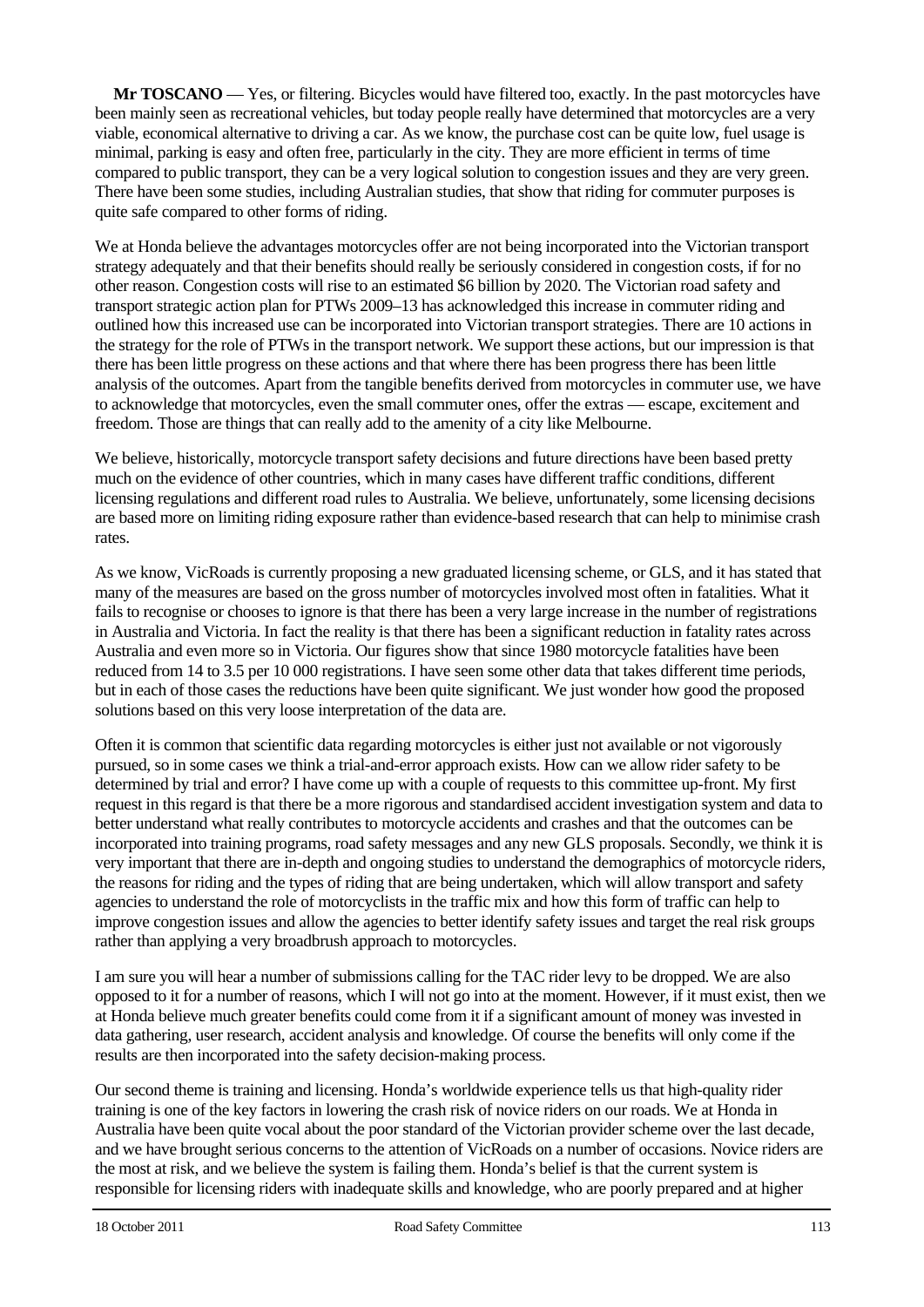risks of crashing. We have listed a number of proposals in our submission. Our top two are that all riders participate in skills, road craft and hazard perception training as part of the licensing process and that an on-road training component be introduced at the learner level to better prepare novice riders to interact with other traffic and to begin the development of low-risk strategies. Our training organisation, HART, pioneered this type of training to learners in 2007, and we have had very good demand and response to that type of training.

The VicRoads GLS proposal does have elements that we support; however, it also proposes many discriminatory restrictions we consider to be blunt. If you want to reduce accidents by simply reducing people getting their motorcycle licences, go with the current GLS recommendations, but if you really want to improve driver safety and reap all the benefits to congestion, efficiency, the environment and enjoyment, then we need to have a look at the GLS, and it needs some serious review.

We do support low or zero alcohol for novice riders We do support restrictions of size and power for motorcycles during the learning phase. We do not support any measures that encourage novices to ride unlicensed due to restrictive supervisory requirements. We do not support after dark restrictions on novices because often novices are young or socioeconomically disadvantaged people and they need to use their bike as their main or only form of transport. We point out that there is absolutely no evidence to support the suggestion that having experience driving a car before riding a motorcycle can reduce rider casualties. We do support improvements to the current training and licensing system, raising the standards of training providers and removing the ridiculous test-only option. We do not offer the test-only option.

In conclusion, our final theme is that we ask to be included much more in all aspects of powered two-wheeler transport safety discussions. We can help. We want you to utilise our experience and draw on Honda's and other industry members' international experience. We offer our expertise and experience particularly in the appropriate application of safety technology. That is one of our strong points. We request an input at the planning stage, not after strategies and schemes have already been decided. We sincerely hope the outcome and recommendations of this inquiry see the light of day, unlike some previous work, and that this committee can deliver strategies that embrace the benefits of motorcycling, whilst improving the safety.

**The CHAIR** — Thank you very much for your detailed, comprehensive and thoughtful contribution with a number of specific recommendations that we look forward to deliberating upon as we work through the issues. It may well be that we make a visit to one of your centres as well, in due course, just to see it firsthand. Your industry expertise is greatly valued by us as we will be working through our recommendations to the minister.

**Mr TOSCANO** — Absolutely; you are welcome.

**Mr PERERA** — Your submission states that there needs to be motorcycle-specific education given to drivers to improve their understanding of rider safety. Can you elaborate on that? Also, could you develop further GLS recommendation by recruits?

**Mr TOSCANO** — I will pass that to Mark to talk about.

**Mr COLLINS** — In the current driver training field, driver training is very quick and very simple as far as what you need to do to get a drivers licence. There is very little effort or time spent on recognising all road users, in particular vulnerable road users like powered two-wheeler users. We would hope in the future young drivers could actually be more aware of everybody on the road. That is what will go into that question. In their training and their testing and their hazard research for training and testing there should be definite parts of that that would involve being more aware of public road users.

**Mr PERERA** — With any specific references to motorcycle riding?

**Mr COLLINS** — Yes, at intersections. Most of the multi-vehicle crashes happen between cars and motorcycles at intersections. Are people looking properly? Are they looking for everything at that intersection? Are they aware that there could be a motorcycle in a blind spot? There are many blind spots of a car such as the pillars and behind your shoulders. A lot of people in Melbourne change lanes simply looking at their side mirror and do not look into the blind spots; that is quite a commonplace scenario. There are lots of instances where driver training could improve in its ability to teach people to look out for everybody.

**Mr PERERA** — Can you expand on the GLS recommendations you mentioned?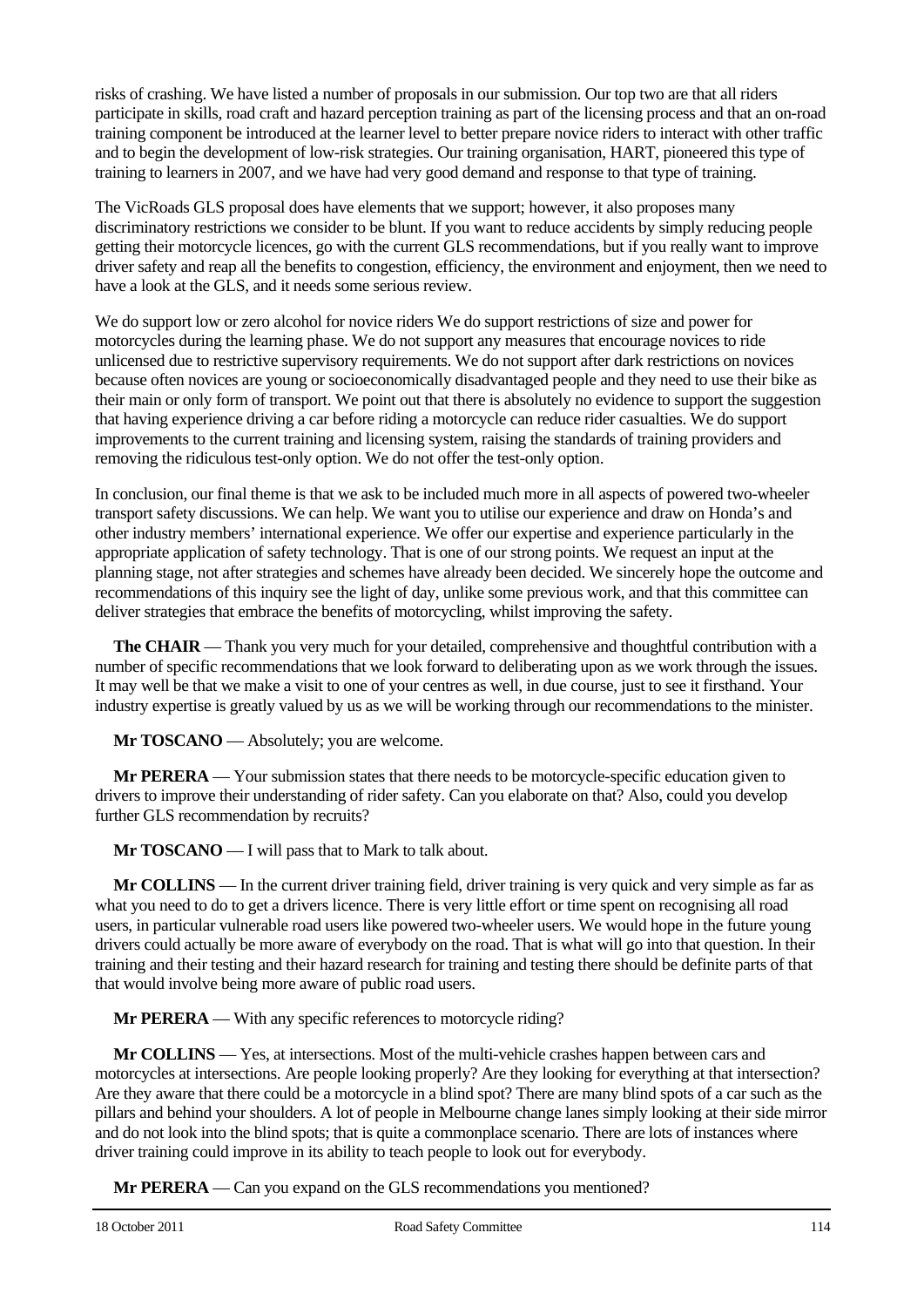**Mr COLLINS** — We did attach our GLS proposal in the documents that we sent to you. The major concern for us at the moment is any GLS measures which restrict the opportunity to learn and improve during the novice phase. We do see that if you have to be supervised every time you go out on a motorcycle on a learners permit it is going to restrict the opportunity to learn because a lot of people are going to find it hard to find someone to ride with. The first thing is that we do not want restrictive measures that limit the amount of learning you can do while you are on your learners. On the other hand we believe on-road experience is important and we try to deliver it.

**Mr COLLINS** — For some years now — more than five years — we have been delivering an on-road rider training service to learners. We identified that this was a big gap in the Victorian system many years ago. It has been very successful. The learners who are unable or unwilling to take that next step on the road get supervised by a professional and we find that that part of the GLS would be very beneficial if there was some component within the licensing system that allowed a professional to take a learner on the road and give him some feedback.

**The CHAIR** — One of our research staff has been out of the room momentarily and I would like to draw to his attention your recommendation regarding the blind spots in cars and an aspect of driver training that might better address that as an issue, because we have focused on motorcycle safety and training but there is the issue of driver safety and training. I think you made a very good point in relation to that aspect of the blind spots that operate for motorists and how that awareness could be more strongly inculcated in motorists on the road as well. Allied to that was your comment, which we are aware of, that most accidents occur at intersections and the factors that are aligned there. I just wanted to make that point for the record.

**Mr TOSCANO** — And reinforcing that, the added factor in the drop in driver awareness is the growing number of bicyclists on the road as well. The same conditions and the same rules apply there. They are often riding in the same conditions, so it is a really important thing that we broaden the scope to drivers as well as all road users.

**The CHAIR** — You make a good point there and I encourage you even to work with the Amy Gillett Foundation and other people from Bicycle Victoria who are advocating on this point so that that awareness is elevated to a high profile sooner rather than later. Only recently there was a death on Beach Road near an intersection in Brighton where a cyclist was killed in quite tragic circumstances.

**Mr ELSBURY** — As a follow-on from the line of questioning about drivers being given specific education, would you encourage the driver to be able to gain experience of the motorcyclist by undertaking some sort of motorcycle course? I can say with my own experience, having just taken the training offered by another provider — but do not hold that against me -

**Mr TOSCANO** — We checked.

**Mr ELSBURY** — They were just closer. But being able to get that experience of being on the bike and understanding just how exposed you are on a bike, it has opened my eyes as to the other vehicles on the road, including motorcyclists.

**Mr TOSCANO** — Yes, to be perfectly honest, we have often — I was going to say 'joked' but that is not the case — wished that in our organisation, because all of us who have ridden bikes would agree with that. But we really are faced with the practicality that it is just never going to happen. As much as we would wish for it, it is just never going to happen. Most riders will tell you that they are better car drivers because of that experience. I have not ridden for a long time, but when I did ride I felt the same, many years ago, but you are talking about completely different sides of the pond.

**Mr ELSBURY** — Going back to the training of motorcyclists, a number of the submissions that we have received state the current training and licensing regime is inadequate and that people who lack the skills and knowledge to ride a motorcycle were being passed. What responsibility do providers have not to pass people who clearly have inadequate skills or knowledge?

**Mr TOSCANO** — As I said, there are some things that we just will not do. We will not do a test-only in any of our driving centres in Australia because we consider that would be irresponsible of us. We will lose business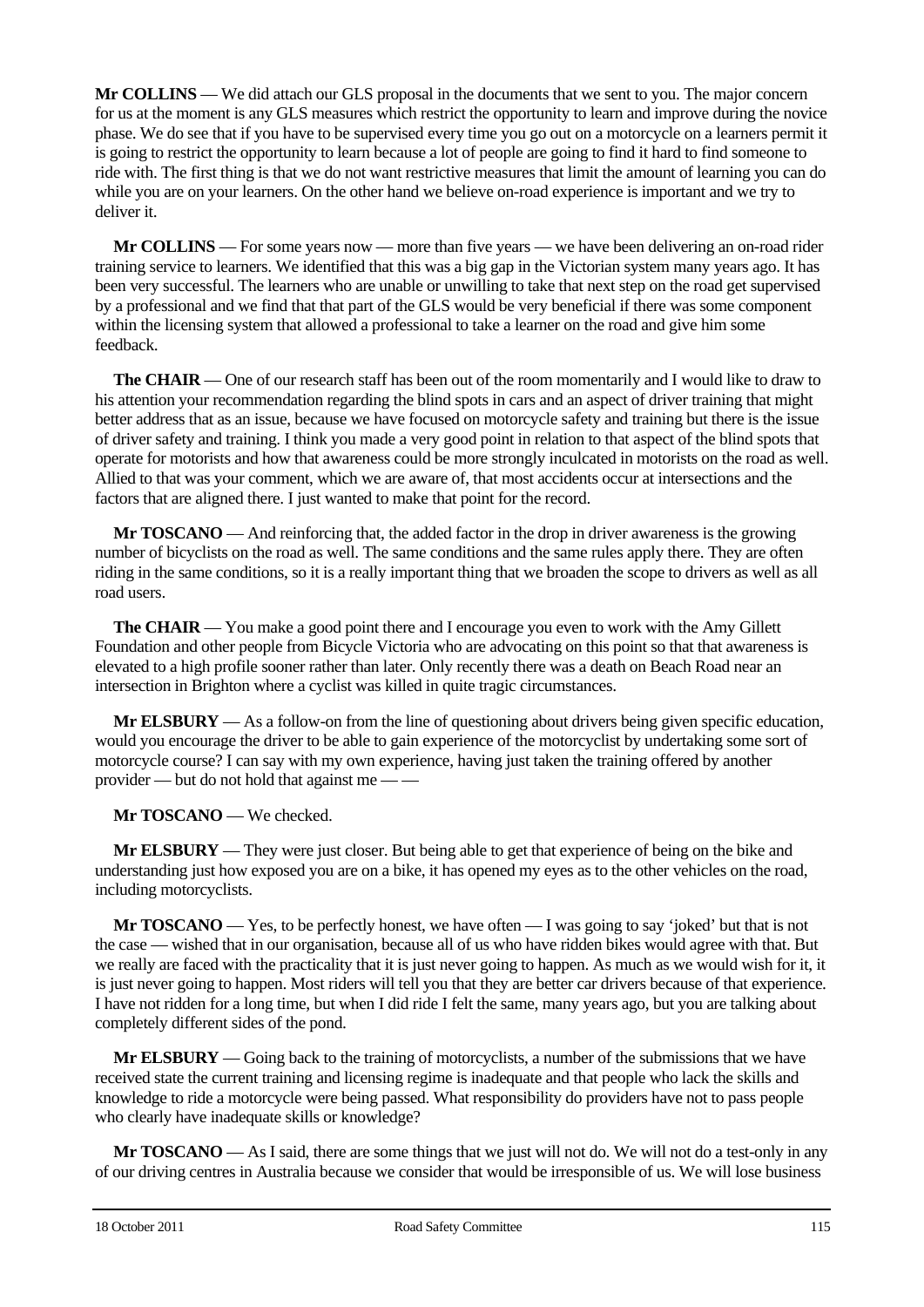but it does not matter to us because we are bigger than that. We resisted — Mark, you can correct me — for a long time, running shorter courses. For a long time we insisted that our rider courses be two-day courses.

#### **Mr COLLINS** — For novices, yes.

**Mr TOSCANO** — For novices, and it was only recently by force of the market that we reduced it to a one-day course. But I still say that within one day we offer a whole lot more things than training people to pass the test. We make them do the hazard perception work on the simulator, we have very extensive ranges and we consider that we set our standards quite high. I guess we are comparing whether you do the business or you do not do the business. To answer your question, we have a responsibility, and we take it to a certain extent. But we think the current situation of offering some training at our standard is better than going out of business and not offering any training in that regard. It is a hard question to answer, I am sorry, but that is our feeling in general.

**Mr LANGUILLER** — Thank you for your submissions and certainly for the work you do in terms of safety issues. My question follows on from that of my colleague. You state that a number of the graduated licensing measures being considered by VicRoads will discourage novice riders. Can you elaborate further on that?

**Mr COLLINS** — The first one I mentioned just before about having to be supervised on a learner permit will restrict the amount of riding I can do. I will have to find someone to ride with. That is one restriction. Extending the duration of the learning period from 15 months to 3 years I find restrictive. As to after-dark riding by novices, if you tell a young person he can ride a scooter but only in daylight hours, it is really not worth getting a scooter. He is going to be using it to get to and from uni and to and from work of an evening, so I think that could be restrictive. These are measures that VicRoads has proposed in reducing the number of crashes that novices have. But we are finding that if you do not allow people to practise and do not give them experience in that learning phase, they are not going to be good riders, there are going to be less riders, and that in some respects is possibly the end game here: if you can lower the number of people riding, you will have less crashes. We do not believe that is a good strategy. We believe that as a short-term win, not a long-term gain.

**Mr TOSCANO** — Talking about supervised rides, there is even a question about the quality of supervised rides. I am not an expert. I have a 19-year-old daughter who recently sat with me for the best part of 120 hours while learning to drive, but I sat with her in the same cabin and talked to her and occasionally reached for the handbrake and never had to use it. But it occurs to me that on a ride on a motorcycle, where does the motorcycle supervisor sit? Does he sit in front of the learner? Does he sit behind the learner? Does he sit next to the learner? Can he tell the learner what is happening? It does not make any sense. It is just like two people going for a ride; it does not actually add to the safety of the actual ride and improve the experience or knowledge. We think professional trainers are the way to go, but professional training on a supervised number of hours can cost \$6000, \$10 000 or \$15 000, which makes it absolutely restrictive. The bike itself is not worth that. We sell scooters for \$2000.

**Mr LANGUILLER** — I think you have heard me ask this question before. Do you see there is a role for clubs — for example, where, subject to partnerships with VicRoads and other training providers and so on, they could potentially assist particularly novice riders in gaining experience and perhaps even play a role in mentoring, if you like, new riders, subject to all the usual requirements that would have to be put in place? I am cognisant that people do not wish to increase red tape and regulation and so on and so forth, but would there not be a role for the clubs?

**Mr COLLINS** — Having grown up learning to ride motorcycles from my friends, from my mentors, I was probably put through all the bad habits and shown all the wrong ways to do everything for the first five years of my riding. Where do you draw the line as far as professional instruction and feedback and an I'll-show-you-what-to-do, follow-me type of approach? I do not believe your friends and your mates in your club are possibly the right people to show you how to start riding, unless they are properly trained as coaches.

**Mr LANGUILLER** — What I am suggesting is, subject to proper training. In fact it has been suggested to me that — and I am certainly not aware of the clubs and the coaches and the knowledge — there could be a club or two that could probably be useful. I am just thinking in terms of the riders out there, as you know, not being able to afford to pay professional trainers X amounts of money; the people I represent in the western suburbs cannot afford to do that. But if there was a constructive role, subject to the training that would be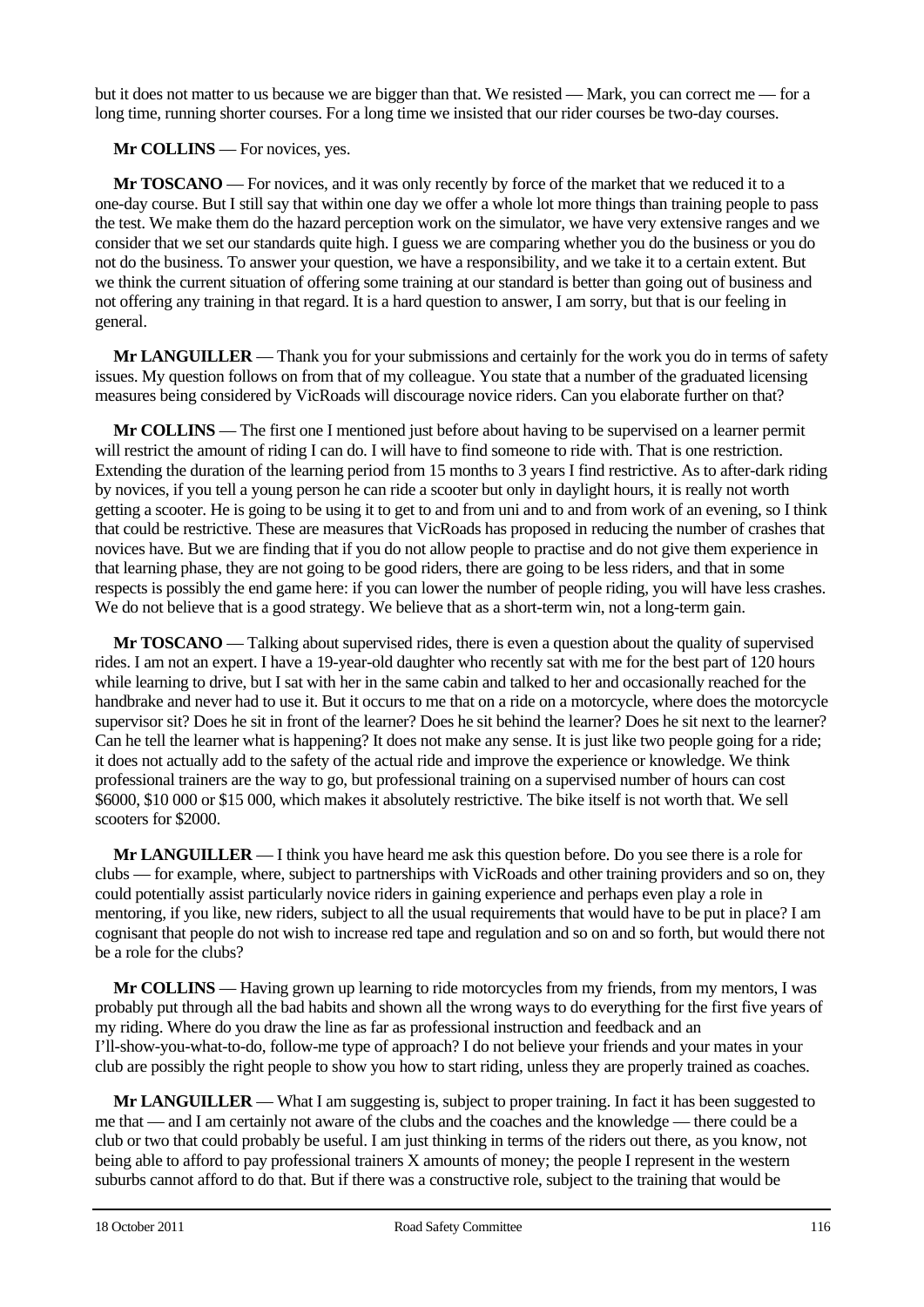required and a proper partnership, which we do in other jurisdictions in a whole range of ways — for example, we do it in lifesaving. The majority of lifesavers in the country are volunteers; my children are. We do it with fighting fire; the majority of firefighters happen to be volunteers. I question why clubs are not engaged in a more community-oriented fashion. Perhaps we can get more out of clubs in a proactive way. I am just putting that with a question mark. It is not something I have considered very carefully, I must say on the record, but it entered my mind that we could probably find a good role for clubs to play given that everybody suggests that we need more training but people submit to the committee that training is very expensive and therefore not affordable and perhaps members, particularly in your own circle, may not be able to afford it.

**Mr <b>TOSCANO** — I do not think we say anywhere that training should be minimised. We think that — —

**Mr LANGUILLER** — No, I did not say that.

**Mr <b>TOSCANO** — People do need to invest a reasonable amount in training.

**Mr LANGUILLER** — Yes.

**Mr TOSCANO** — Whether it is with us or with other training providers, or whoever. But we think once we start talking about a huge number of hours of supervised professional training, or restrictive amounts of money, then that becomes a problem. Like you, I do not think we have thought deeply about the club suggestion. Sorry, perhaps Tony has.

**Mr HINTON** — I have — —

**Mr LANGUILLER** — Do you mind if I interrupt? I want to be absolutely clear in terms of my proposition. I am not suggesting for a second that you replace the existing training and potential basic minimum requirement in terms of training with clubs; I am not suggesting that.

**Mr TOSCANO** — I understand.

**Mr LANGUILLER** — But it is post that stage, after the basic requirements and tests and so on have been done, and on an ongoing basis from then on. I am absolutely clearly suggesting a complementary role at some stage post the minimum requirement, whatever that may be.

**Mr HINTON** — Just based on that I guess at the moment the average age of the learner coming through our rider trainer facility is somewhere between the 18-to-25 year mark. I just think that if we are going to have some sort of supervision that is going to be done out on the road, it has to be a practical solution. I just have to say that at the moment the majority of 18 to 25 year olds who are coming into motorcycling are generally not members of clubs and are not associated with them because they are basically new to motorcycling. What tends to happen is that the older you get within the motorcycle fraternity and community, then you start to make connections with those sorts of clubs, but to begin with you do not. All I am suggesting is that anything we are going to do with regard to that supervision just needs to be practical and doable.

**Mr TOSCANO** — But we will take that idea away and think about it, because it is not something we have thought hard about.

**Mr LANGUILLER** — Yes. Further, if I may clarify my position, I am not suggesting that it be compulsory, but simply that it be an option.

**Mr TOSCANO** — Yes.

**Mr HINTON** — Yes.

**Mr TILLEY** — Gentlemen, I have four questions. They will relate to the safety levy, some training audits, some commentary in relation to some earlier submissions the committee has heard already, and some government agency procurement things, particularly ABS. The first one relates to the safety levy. In your submission you detail the levy is a discriminatory tax and what it has been used for — for funding black spots in particular — that it should have been funded by general VicRoads funding and that no other use group is forced to pay for the road network in this fashion. Can you elaborate to the committee on why you think the motorcycle safety levy should be scrapped?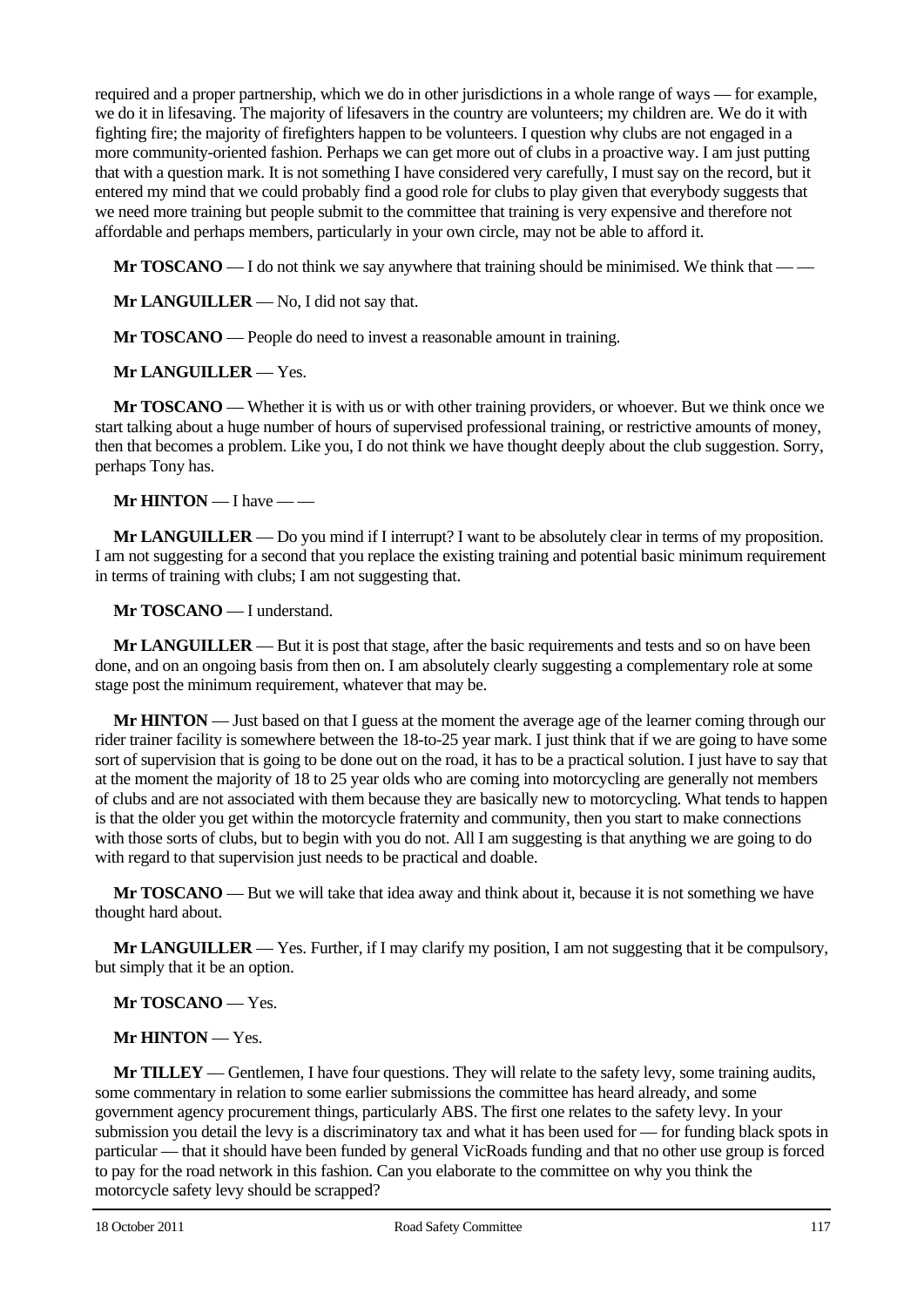**Mr COLLINS** — Seeing that 80 per cent of that money is being spent on black holes — —

**Mr TOSCANO** — Black spots.

**Mr COLLINS** — I was going to try to be smart and say 'potholes'.

**Mr ELSBURY** — Black holes are really hard to get rid of.

**Mr COLLINS** — I question the value of rider levy money being spent on road fixes, and I question the benefits that have been reported to date on how effective those fixes have been. If you measure something six months after you have fixed it, of course there is a honeymoon period and you will have a great effect. Over a longer period of time we need to continue measuring those fixes as to whether they have been good. In that respect, if 80 per cent of that money raised has been spent on normal road fixes, I have a question mark there.

**Mr LANGUILLER** — Just on that subject, if I may, the TAC submitted to us yesterday that \$53 million per annum is collected, which constitutes 3.5 per cent of TAC revenue, and they suggested further that in 2010, \$152 million was paid in compensation to riders, which constitutes 20 per cent. I am just putting that to you.

**Mr COLLINS** — So are you saying that other road users are funding the rehabilitation of riders?

**Mr LANGUILLER** — No. The TAC would say to you that the contribution is in the order of \$53 million in terms of revenue, but the expenditure associated with compensating riders is \$152 million. I am just putting that to you. It was their submission yesterday.

**Mr COLLINS** — There are other road groups that are overrepresented as well. Learner drivers would be a huge cost in their rehabilitation as well. There is exchange from one area to another within the TAC funding.

**The CHAIR** — We might just hold that point at this stage. We have a few more questions and time is running out.

**Mr TILLEY** — Just going directly onto the next question on training audits, your submission states the current licence training system could produce safer riders if it was managed and audited properly. I am just hoping you might be able to expand on that. You may have heard the previous submission from Armstrong's in relation to the audit. What is the experience in particular for HART?

**Mr COLLINS** — I think what Armstrong's said is fairly correct: that the audits centre around whether the testing is carried out properly. It can be a surprise audit or it can be a planned audit, and I think in the case of a planned audit everyone gets everything in a row and gets it all very organised. But I guess most of the industry believes there are a lot of other things going on out there that probably are not picked up by the current VicRoads audit procedure that are lowering the standard or reducing the quality and skill of the riders coming out the other end.

**Mr TILLEY** — One thing that Armstrong's did say was about registered training authorities, or RTOs —  $\overline{\phantom{0}}$ 

**Mr COLLINS** — Registered training organisations?

**Mr TILLEY** — Yes, sorry.

**Mr TOSCANO** — We are, but I do not know if that is really critical. Being an RTO means you have to meet certain standards and there are some requirements, but I do not know — is it really critical?

**Mr COLLINS** — I think it leads to better administration. Being an RTO would definitely improve your administration. It does not necessarily improve the quality of the delivery of the training, and that is where we are coming from — it is the delivery of the training.

**Mr TILLEY** — So it might be more of a case of QA than being a registered training organisation.

**Mr TOSCANO** — I think we need to wind it back a bit and say it is as much to do with the curricula and the elements of the training as it is to do with the audit. If the actual training is very limited, then they are only auditing that end of the training. So let us not just say it is an audit issue: it is actually the whole curricular issue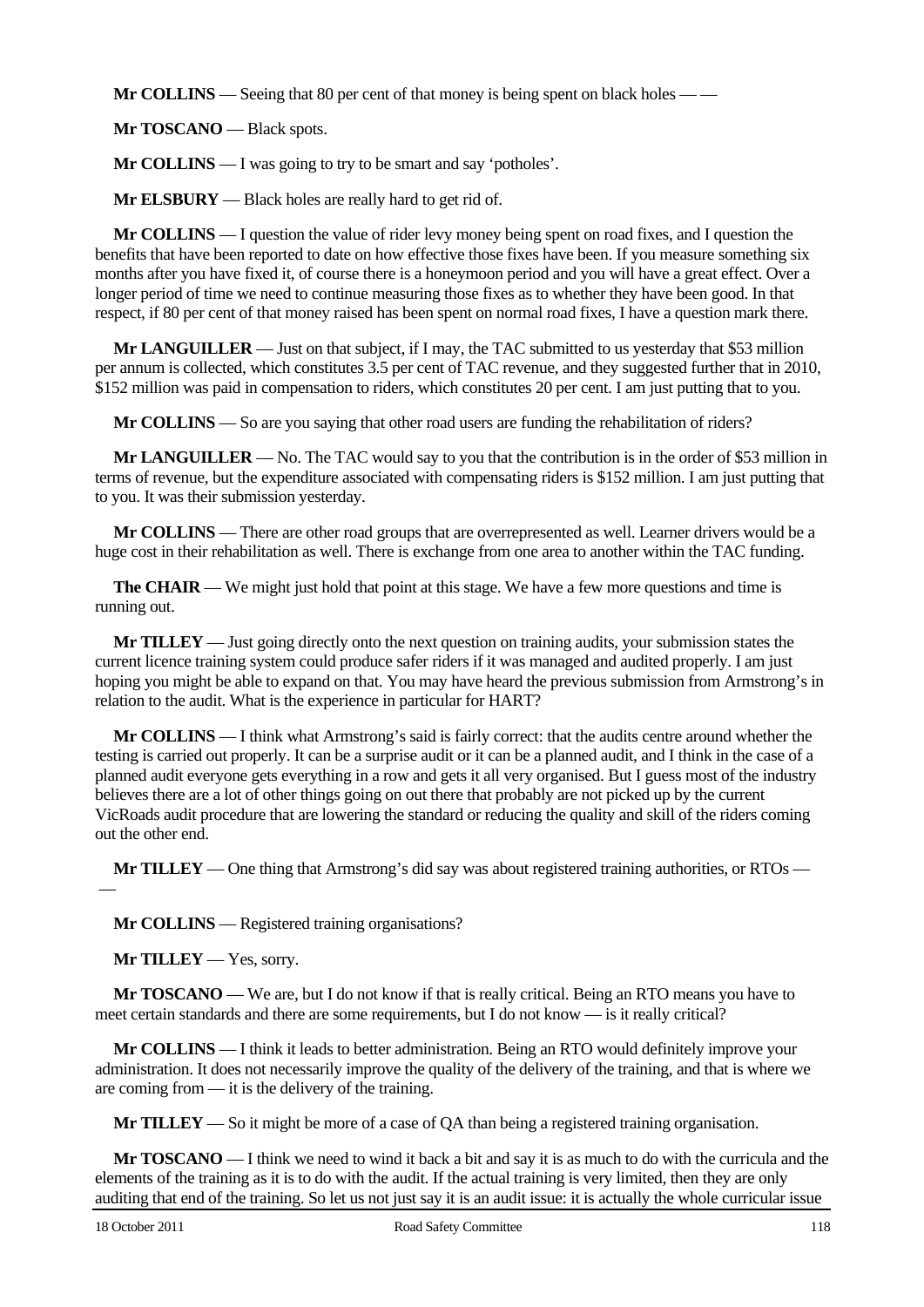and some of those other elements that we talked about. It is a bigger subject than just the audits. The audits will pick out some people who are taking shortcuts, but it will not necessarily just lift the whole level or quality of people being trained. There has to be a broader view of it.

**Mr TILLEY** — I will go on to obtain your view about another issue. In particular the Department of Sustainability and Environment said in its submission that in Victoria there is something like 40 000 kilometres of roads in our forests and parks. As to whether we are seeing an increase in the number of injuries, certainly we are lacking in data; we are seeing a whole range of things in relation to off-road riding. In other submissions we have received, when they talk about off-road they are talking about it in a safe driving environment. I am specifically talking about off-road riding on unsealed tracks and surfaces. Does HART offer any training? Alternatively, do you have a view as to the benefits of off-road riding being transferred to road craft onto the roads?

**Mr COLLINS** — There are two questions there. Yes, we do offer off-road training for novices so we can give them a start in how to handle an off-road bike. But I see the two types of riding as quite separate. To ride out on Spring Street on a motorcycle in that sort of traffic involves a completely different skill set than riding through a bush track. I do not think the current Victorian provider system is preparing off-road riders very well for the bush tracks, and unfortunately we are not doing a fantastic job of preparing road riders for heavy traffic situations either under the current guise.

**Mr TILLEY** — As a commentary and in talking about personal experiences, would it be fair to say that some of those things that you learn in an off-road environment — some of your balance techniques and some of your slow manoeuvring as well — are transferable to on-road situations in some regards?

**Mr COLLINS** — Sure. Some of the skills are across both areas, but we believe at HART that the thing that will keep you safe out there is your ability to anticipate what is coming up, what is about to happen: your ability to pick the most dangerous thing, identify the hazard and respond before you have to brake or corner or swerve. That is why we use simulators to train our novices: to give them a better idea of what to anticipate, how to look out for things and what will cause them the most danger. I think the mental skills sometimes outweigh the physical skills of braking or swerving.

**Mr TILLEY** — Sure. This is just going onto a separate issue again. It was interesting to note that early in your submission today you talked about fitting ABS braking systems, and firstly you talked about 250cc motorcycles.

### **Mr TOSCANO** — Yes.

**Mr TILLEY** — We heard a submission yesterday, particularly from Victoria Police, that it is a procurement issue. I am just trying to establish that one of your competitors is their preferred type of equipment, based largely on ABS braking. It is a competitive market. I am probably more interested in its application. The benefit of ABS braking on motorcycles is probably what I really want to get to rather than necessarily the procurement issues in relation to what Victoria Police does and does not do.

**Mr TOSCANO** — The first thing that needs to be stated is that ABS does not necessarily suit all bikes. Even in the bikes that it does suit, it does not necessarily suit them in all riding conditions. People still need a choice. We also supply bikes to police departments, and they always specify ABS. Progressively we are trying to introduce more options of ABS across our range. I would not let my kids buy a car with ABS, so I think that option needs to be available for motorcycles as well.

But it is not as simple as saying you need ABS on all products. The ABS system on a big sports bike, the sort of bike that the police are buying, is a different sort of ABS than would go on the 250cc commuter bike that we are selling at the moment.

If the question is whether there is a future for ABS, the answer is, 'Absolutely, yes'. But it is also very much market driven: you can offer it, and offer it even at the right price, and people still do not want it. As Honda we are trying to push it more into the market, and we are seeing with this commuter bike the acceptance of ABS is even higher than we anticipated, and that has given us heart as well for future products. Last month the take-up was close to 50 per cent on that commuter bike, so that is extraordinary.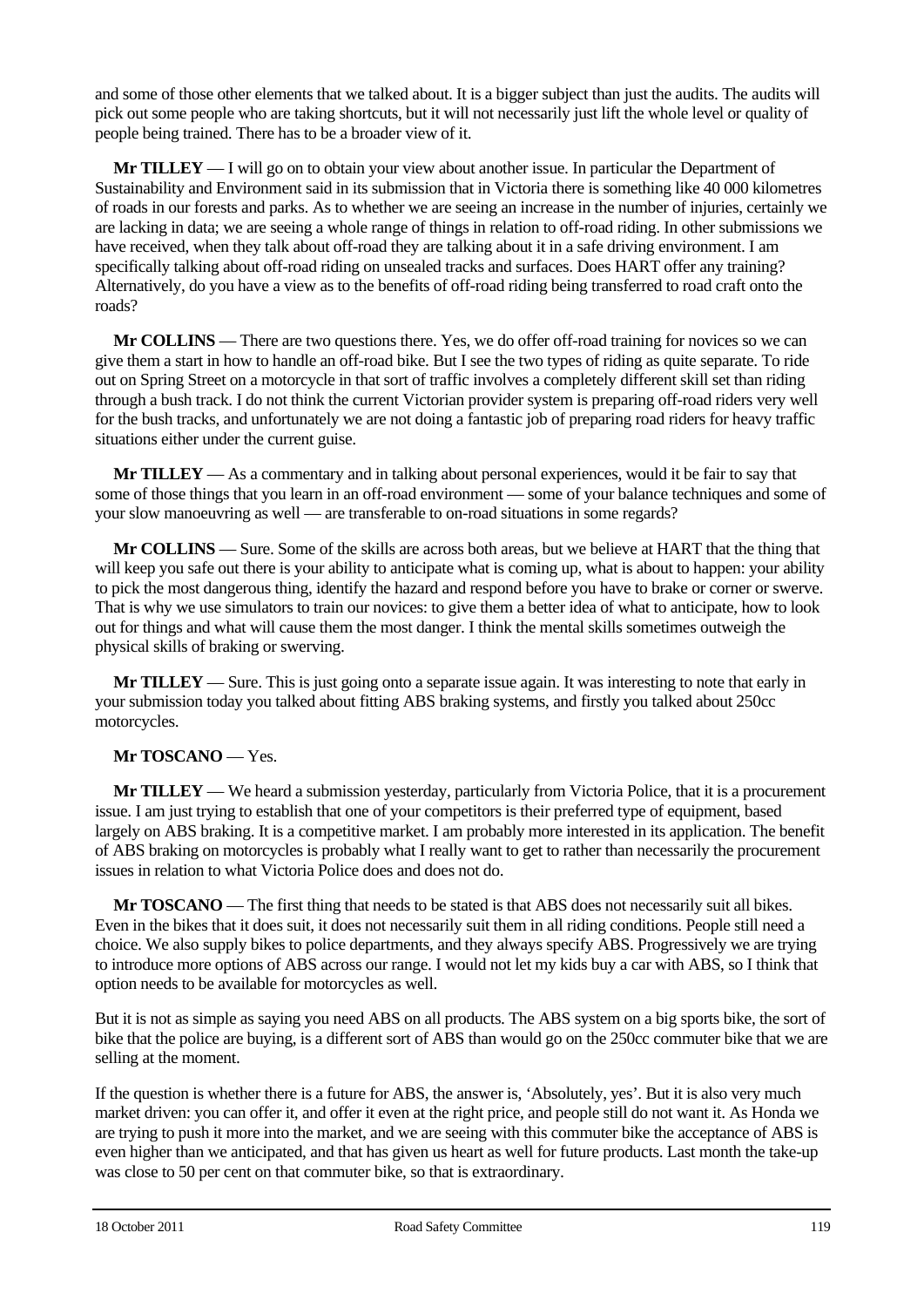#### **Mr TILLEY** — As an option?

**Mr TOSCANO** — As an option, yes.

**Mr TILLEY** — Can you give us some commentary maybe on the costs? If it is market driven, does it become cost prohibitive depending on the market?

**Mr TOSCANO** — There is a cost. As I said, there is a difference between the types of ABS on a small, light product, and of course the dynamics of the bike have a lot to do with the type of ABS required. We introduced the ABS on the 250cc bike at a very competitive price, at about 10 per cent of the retail price of the bike, and that seems to have hit the mark.

**Mr HINTON** — Can I just add to it?

**Mr TILLEY** — Sure.

**Mr HINTON** — There are three types of ABS systems, and depending upon the technology that has been put into it, the price reflects that. So on one of our sports bikes at the moment, which is an electronically controlled ABS system, it is different and more expensive than the system on our 250cc road bike. It just means the pricing point is higher, but we just try to make sure that the ABS, when we have got them available, is available as a variant for the customer.

**Mr TILLEY** — That was great. Thank you.

**The CHAIR** — Our time is running close to the line. There are a number of points that I would like to still get on the record at the moment, but perhaps treat the answers fairly succinctly and we can follow them up. Let us at least raise them on the record and there may be follow-up opportunities. We have got a number of other witnesses we would like take evidence from today.

**Mr LANGUILLER** — Correct me if I am wrong but in your earlier submission, Robert, you appeared to express a degree of frustration in terms the engagement or lack of with government agencies, particularly in relation to safety issues. I think all of us think that you do a lot of work in relation to safety. Can you expand on that further?

**Mr TOSCANO** — I will hand to Mark in a minute, because Mark has sat on a number of committees which were set up to improve communication. The whole industry would say that we get lots of surprises. We got a surprise yesterday regarding the number of people not paying fines on motorcycles. We have been asking for this data for an inordinate amount of time, and we get surprised in an inquiry. Our opinion is that anything to do with safety should be shared so that we can react and try to work through it. Getting surprises like that just makes us wonder how much else is being withheld from us. I will hand to Mark, because I am not succinct otherwise.

**Mr COLLINS** — I would have to follow that up quite quickly and say, yes, the amount of information coming our way and the opportunities to comment on that information before a decision is made or a direction is taken is minimal, so we are frustrated in that respect in that we do not often get to have input at the critical period, like now when you are going to be sitting down talking, discussing and legislating. This is a great opportunity, but we do not often get this opportunity.

**The CHAIR** — Thank you. My colleagues to the left will be posing some questions. Again, could you be mindful of keeping your answers reasonably succinct.

**Mr PERERA** — The committee understands that you use simulators in your training. How effective do you find them to be, and what prompted you to use them?

**Mr COLLINS** — Honda Worldwide has simulators, so we were able to draw on their expertise and introduce them in Australia. I have not measured the success of the simulators as far as novice riders being less able or more able to avoid crashes, but the people who get off the simulators are hazard aware — they know the typical scenarios they are likely to face on the road, and being more aware of something gives you more time to react and respond and recognise the difficulty. I am sorry I do not have a measure of its success. There a couple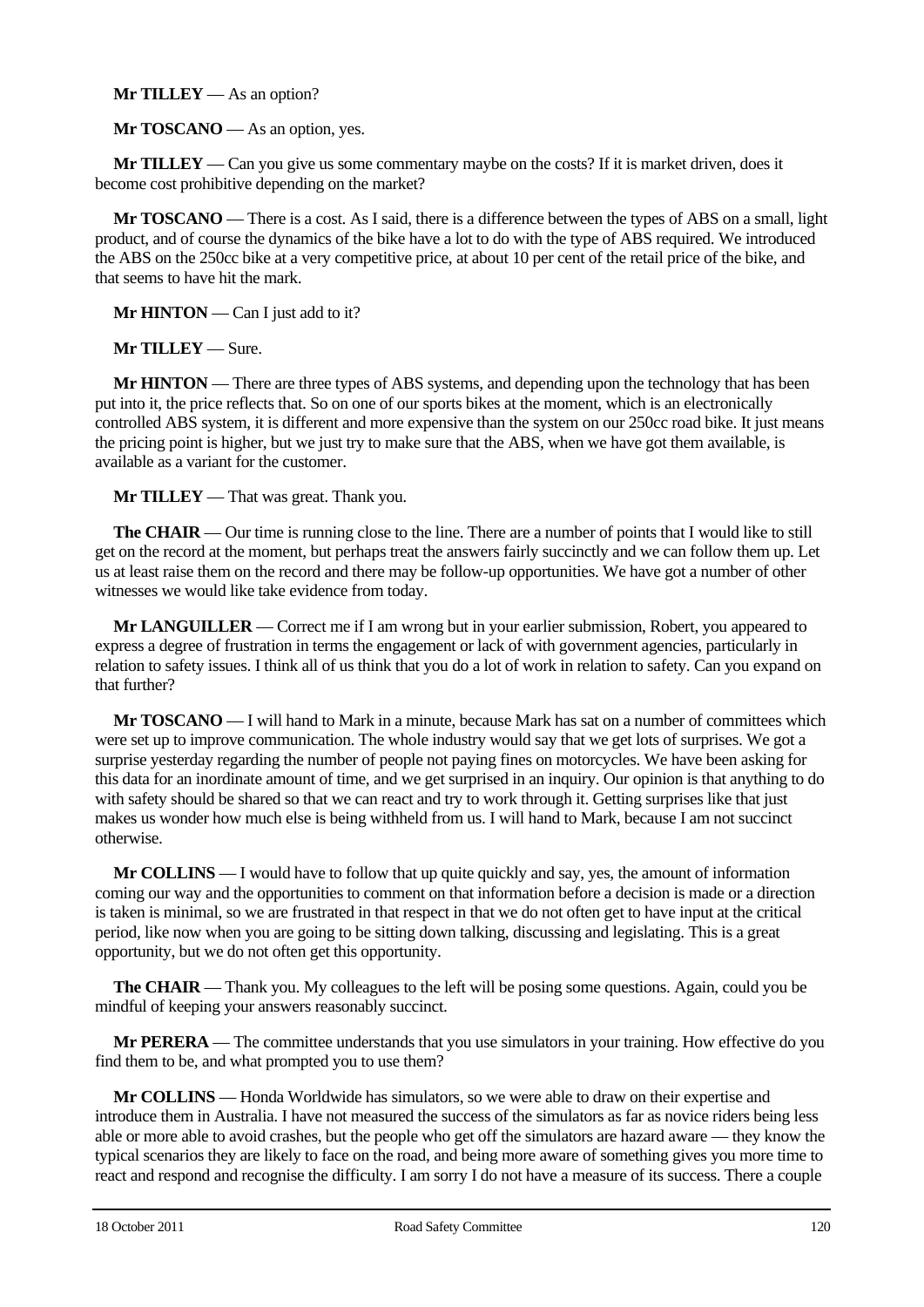of papers out internationally saying that there are positive benefits. In Australia we have not measured that. It is very hard to measure the benefit of a simulator. I will not go into all the details of it.

**Mr TOSCANO** — I think it would not be hard to jump to the conclusion that if you can throw up things that are dangerous in real life and get people to at least practise them or be aware of them, then it has got to be of benefit.

**Mr COLLINS** — We would invite you to all come out and have a go on the simulator. You do not have to be a rider; it is all about recognising crash scenarios.

**The CHAIR** — Thank you, Mr Collins; we will do that, but you might nominate Mr Elsbury to bring us out.

**Mr ELSBURY** — Just going back your experience with government, what has your experience been in relation to VMAC and the MAG set-ups?

**Mr COLLINS** — Unfortunately we have been left off the new VMAC, and we are a little bit disappointed. We feel we have a lot to offer that committee and the Victorian government. The committee had a lot of potential. We had a lot of interesting projects on the go, but in some ways I felt that there was an agenda and we were just passengers on a train, and that the train was already headed in a direction.

**Mr ELSBURY** — Or maybe a pillion.

**Mr COLLINS** — A pillion! I do not really know the effectiveness of that committee going forward. I do not know how their expertise will be taken on board by VicRoads, so I guess we do have concerns going forward with that type of committee.

**Mr ELSBURY** — In your submission you state that the current CE standard for protective clothing is a better way of achieving road safety outcomes than the star rating. Can you explain why you believe this is the case?

**Mr COLLINS** — There is a current CE standard for clothing that exists. I think what is being proposed is that we develop another, separate standard, which would involve having to test all articles of clothing and protective gear. Why invent a new standard when one exists already? Why can we not just get on with what is currently accepted as high-quality protective clothing and move forward? It is there already.

**The CHAIR** — Is that an industry issue for Honda as well in terms of how any of your products might be presented?

**Mr TOSCANO** — We are not in that business. Our dealers are, so we have an interest in that, but we do not sell clothing as such.

**The CHAIR** — Thank you. That is all I need.

You referred to past research that has not been released. Can you briefly elaborate on this point about past research that you would have liked to have seen released?

**Mr COLLINS** — There is a lot of scooter data that has been collected and not shared outside VicRoads. I am sure Hollie will speak about that later. I am not sure of all the papers. We seem to get involved at the beginning of projects where there will be some investigation on a particular area, but we do not often find out about how it is going or what the outcomes were until a decision has been made based on that research. I am sorry, I do not have on hand the incidences of that. I cannot recall them right now.

**The CHAIR** — I have perhaps a final point separate to the other. There are technologies, such as ISA intelligent speed adaptation — that has been mentioned as having some potential. I would be interested, if not now, then on another occasion, to gain an appreciation of any safety-oriented technologies which are being applied to the marketplace at the present time or are not far away from implementation in the marketplace. Are you able to comment on that?

**Mr TOSCANO** — I am not sure if there is an easy, short answer. That might be something that we feed back to you. I think I already mentioned that we have adapted an airbag for one bike, but the bike is not really a